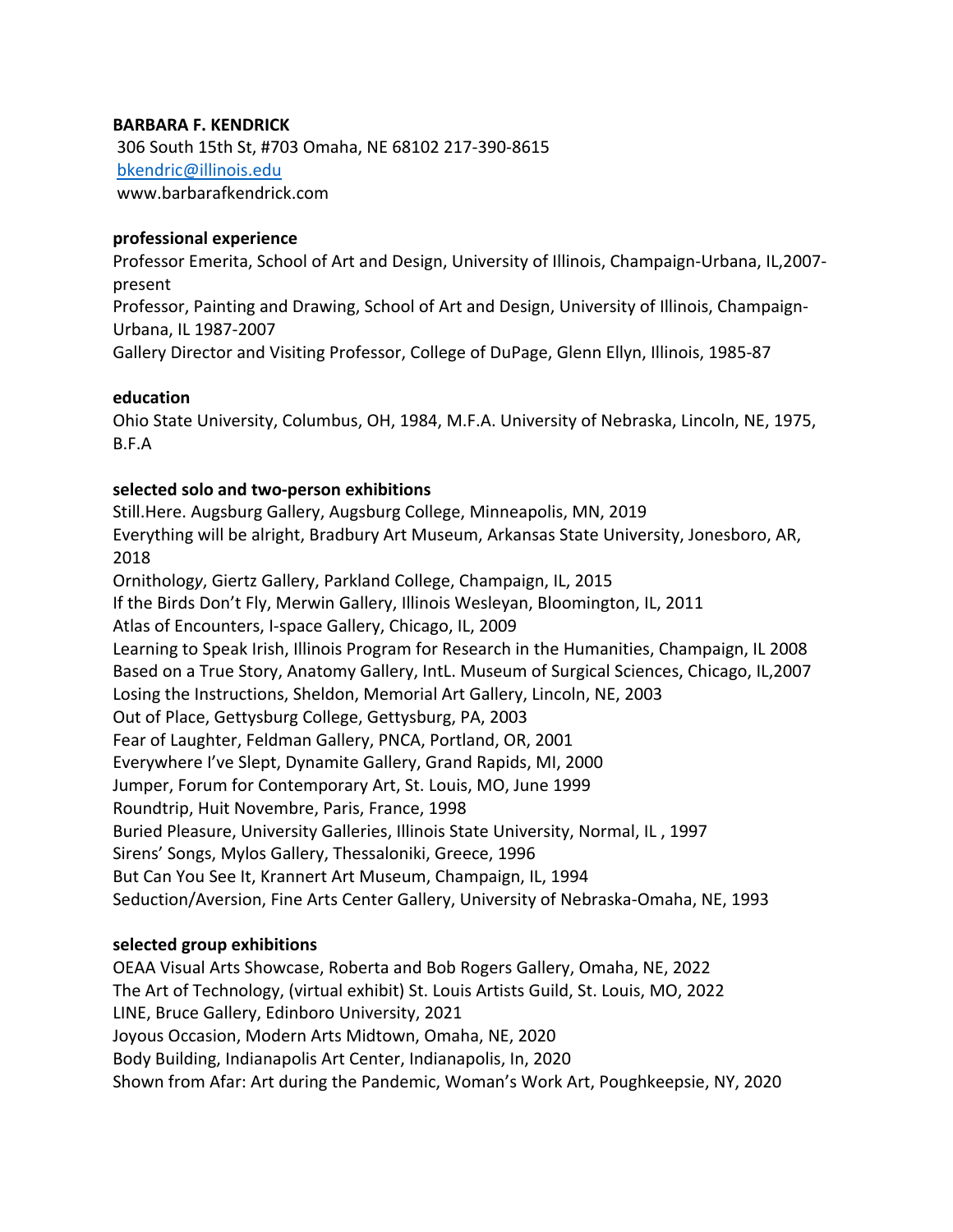Spirit: Art from the Heartland, Museum of Nebraska Art, Kearney, NE 2020 Visual Chemistry, Modern Arts Midtown, Omaha, NE, 2019 A Conspiracy of Accidents, Popps Packing, Detroit, MI, 2018 Representing Feminism(s), Lamont Gallery, Phillips Exeter Academy. Exeter, NH, 2018 Illinois Regional, Manifest Gallery, Cincinnati, OH, 2017-18 Natural Philosophy, Martin Gallery, Muhlenberg College, Allentown, PA, 2016 Editions, Simone DeSousa Gallery, Detroit, MI, 2016 About Painting, Simone DeSousa Gallery, Detroit, MI, 2016 Material World, Indianapolis Art Center, Indianapolis, IN, 2015 Re-Collect, Re-View Gallery, Detroit, MI, 2015 Physiotasmagorical, Evanston Art Center, Evanston, IL, 2011 Ahh...Decadence! Sullivan Gallery, School of the Art Institute, Chicago, IL, 2008 The Body in Fiber, Tarble Arts Center, Eastern Illinois University, Charleston, IL. 2006 Better than Nature, Evanston Art Center, Evanston, IL, January, 2006 By Any Means Necessary, Exhibits USA traveling drawing exhibition, 2005-2008 Ready-to-Wear, John Michael Kohler Art Center, Sheboygan, WI, 2004 Roots and Crown: UNL Printmakers, Great Plains Art, Lincoln, NE, 2004 Landmarks, SPACES, Cleveland, OH, July 2001 Domestic Disturbance, Salina Art Center, Salina, KS, 2001 Addressing the Body, Fassbender Gallery, Chicago, IL, 2000 Visions of America, Elgin Community College, Elgin, IL, 2000 Natural Resources, Northern Illinois Gallery, Chicago, IL, 1999 And Everything Nice, Rockford Art Museum, Rockford, IL, 1999 Incommensurate, Indiana University Northwest Gallery, Gary, IN, 1999 Strands, Newcastle (March 1999), Wolverhampton, England (April 1999), Norwich (September 1999) Pink, Jean Albano Gallery, Chicago, IL, 1997 Mapping the Difference, I Space, Chicago, IL, September, 1996; Hellenic American Institute, Athens, Greece, January 1999 Pleasure, Artemisia Gallery, Chicago, IL, 1996 Zoinks, Croxteth Hall, Liverpool, England, 1995 Natural Obsessions, South Bend Regional Museum of Art, South Bend, IN, 1995 Illinois Art Faculty: A Statewide Survey, Rockford Art Museum, Rockford, IL, 1995 Conceal/Reveal, I-Space, Chicago, IL, 1993 Critical Moments, University Galleries, Illinois State University, Normal, IL, 1993 The Faculty Invites, University of Nebraska, Lincoln, NE, 1992 Women and Surrealism, WCA exhibit, installation at Artemisia Gallery, Chicago, IL, 1992

# **awards and fellowships**

Nebraska Arts Council Individual Artist's Fellowship, 2022

Illinois Arts Council Individual Artist's Support Grant, 2018

Shirley Holden Helberg Grant, 2018

Henry Luce Scholar, Sheldon Memorial Art Gallery, Lincoln, NE, 2001-2003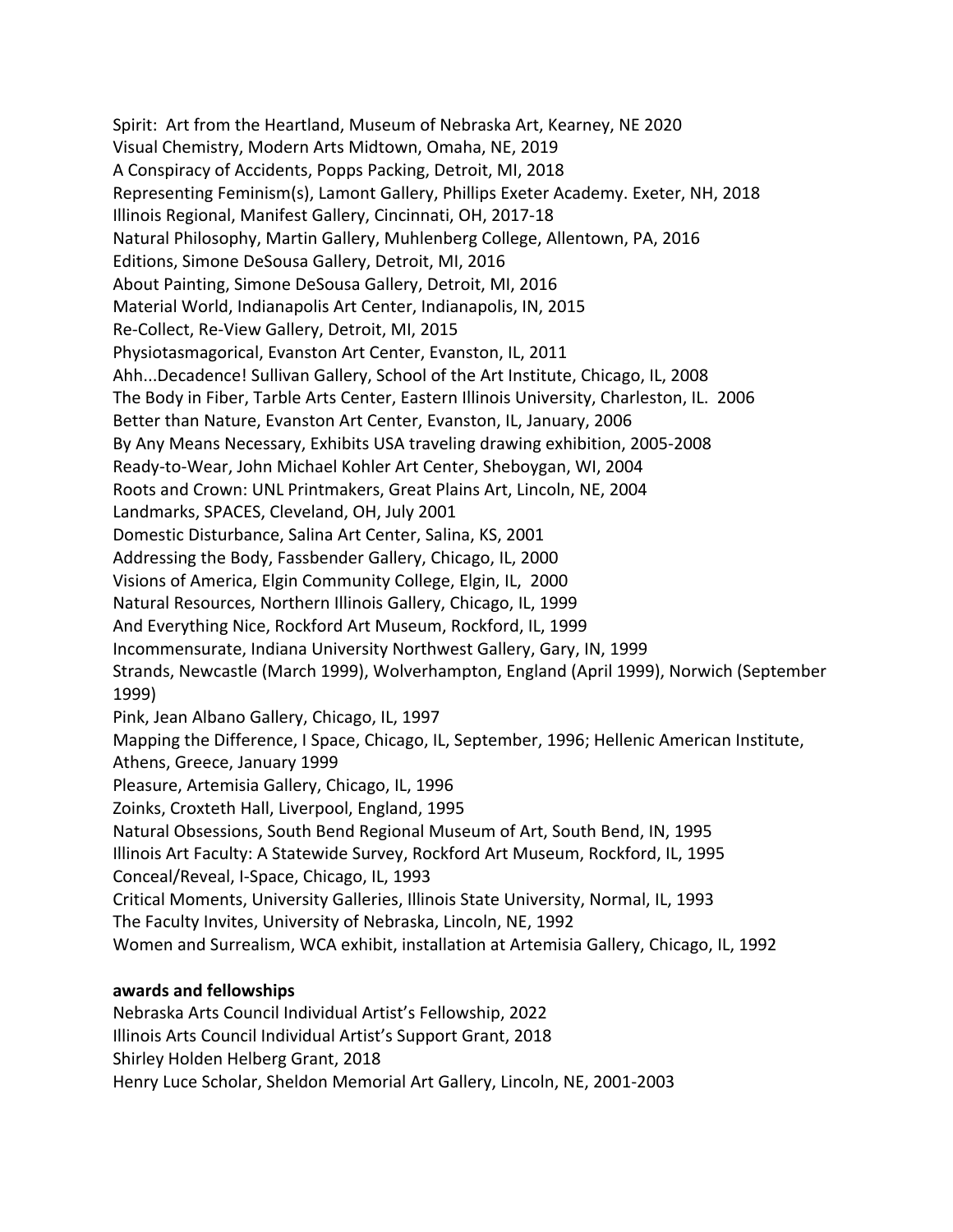Pollock-Krasner Grant, 1998 Illinois Arts Council Finalist Award, 1992 Research Board Grant, University of Illinois, 1989, 1991, 1993, 1994, 1996, 1998, 2001, 2003, 2005 Illinois Arts Council Artist's Fellowship, 1987 Mid-America Arts Alliance/National Endowment for the Arts Fellowship, 1985 Illinois Arts Council Project Completion Grant, 1985

#### **residencies**

Yaddo residency, Saratoga Springs, NY, 2017 Jentel residency, Banner, WY, 2016 Kimmel-Harding residency, Nebraska City, NE, 2016 Banff Centre, Banff, Alberta, Canada, 2016 Ragdale Foundation residency, 2014, 2013, 2011 Virginia Center for Creative Arts Fellow, 2009 (also 2004, 2005) Burren College of Art, Ballyvaughan, Ireland, Artist-in-residence, 2008 Millay Colony Fellowship. 2006 Bemis Center for Contemporary Arts, residency, Omaha, NE, 2003 (also 2001 Fundacio Artigas, residency, Gallifa, Spain, 2001 Ecole de Beaux Arts, residency, Cergy-Pontoise, France, 1998 Delphi, Greece (Athens School of Fine Art), residency, 1994 MacDowell Colony Fellowship, 1993

## **public collections**

Engineering College, University of Illinois, Champaign, IL Beckman Institute, Champaign, IL Sheldon Memorial Art Gallery, Lincoln, NE Sioux City Art Center, Sioux City, IA Doane College, Crete, NE Dakota State College, Madison, SD Emporia State University, Emporia, KS Bankers Life Nebraska, Lincoln, NE Museum of Nebraska Art, Kearney, NE

#### **selected bibliography**

Timothy van Laar, Ornithology, exhibition catalog, 2015 Claudine Ise, "Review: Barbara Kendrick and Sam Ainsley/I Space," New City, Chicago, 2009 Lisa Wainwright, "Rabid Methods," Atlas of Encounters, exhibition catalog, I-Space Gallery Chicago, 2009 Lisa Wainwright, Ahh...Decadence! exhibition catalog, Sullivan Galleries, Chicago, 2008 Shannon Stratton, "Reconstructive Surgery: Re-imaging The Body in Fiber," The Body in Fiber,